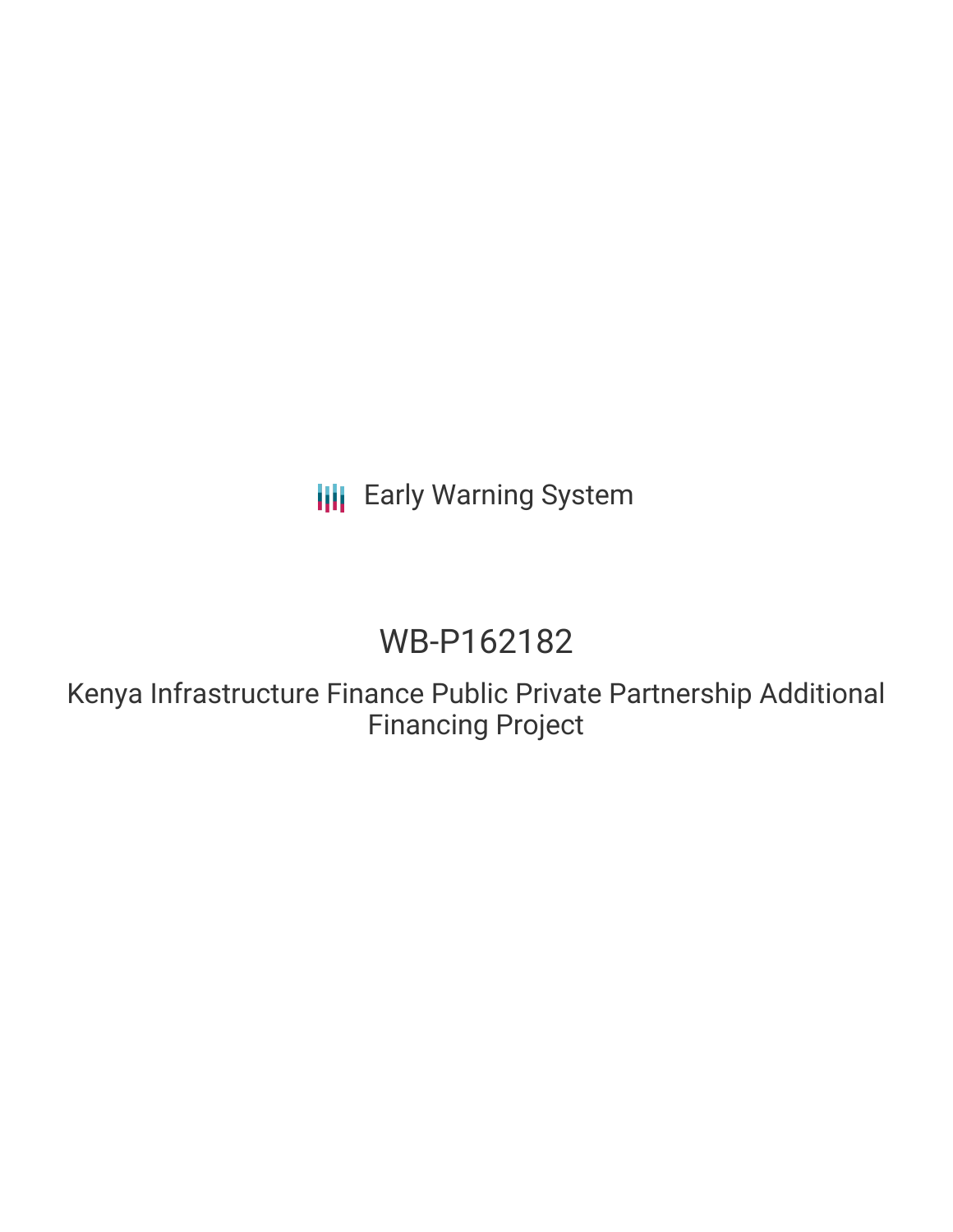

### Early Warning System Kenya Infrastructure Finance Public Private Partnership Additional Financing Project

#### **Quick Facts**

| <b>Countries</b>               | Kenya               |
|--------------------------------|---------------------|
| <b>Financial Institutions</b>  | World Bank (WB)     |
| <b>Status</b>                  | Active              |
| <b>Bank Risk Rating</b>        | A                   |
| <b>Voting Date</b>             | 2017-07-05          |
| <b>Borrower</b>                | MINISTRY OF FINANCE |
| <b>Sectors</b>                 | Infrastructure      |
| <b>Investment Amount (USD)</b> | \$50.00 million     |
| <b>Project Cost (USD)</b>      | \$50.00 million     |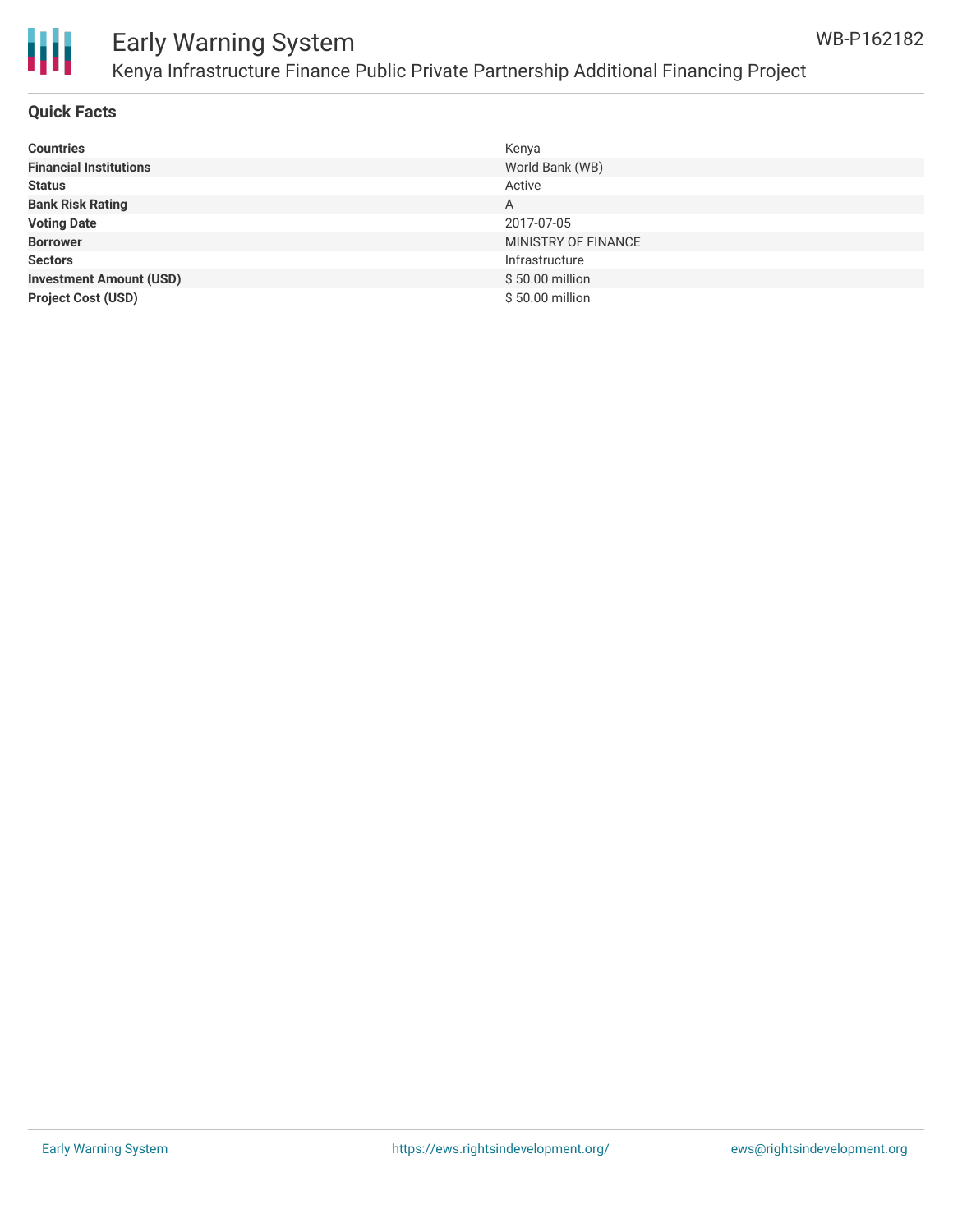

### **Project Description**

The development objective of Infrastructure Finance Public and Private Partnership (IFPPP) Project for Kenya is to increase private investment in the Kenya infrastructure market across sectors and to sustain this participation over an extended period of time. This project will consist of three components. 1) The first component, Support to Institutional Strengthening, based on an assessment of the remaining institutional strengthening activities (particularly at the county government level) following the activities undertaken under the IFPPP and the need for institutional strengthening based on future expected project activities. It has the following two subcomponents: (i) Upstream Support to Public Private Partnerships (PPP) Institutions; and (ii) Support to Capacity Building Activities. 2) The second component, Support to Project Preparation and Procurement, aims to assist the Government of Kenya (GoK), at national as well as county level, to prepare well-structured and bankable PPP projects with optimal risk allocation building on the experience in the development of the first mover PPPs under IFPPP. 3) The third component, Support for Program Management, aims to support the Project Implementation Unit (PIU) that is currently functioning under IFPPP.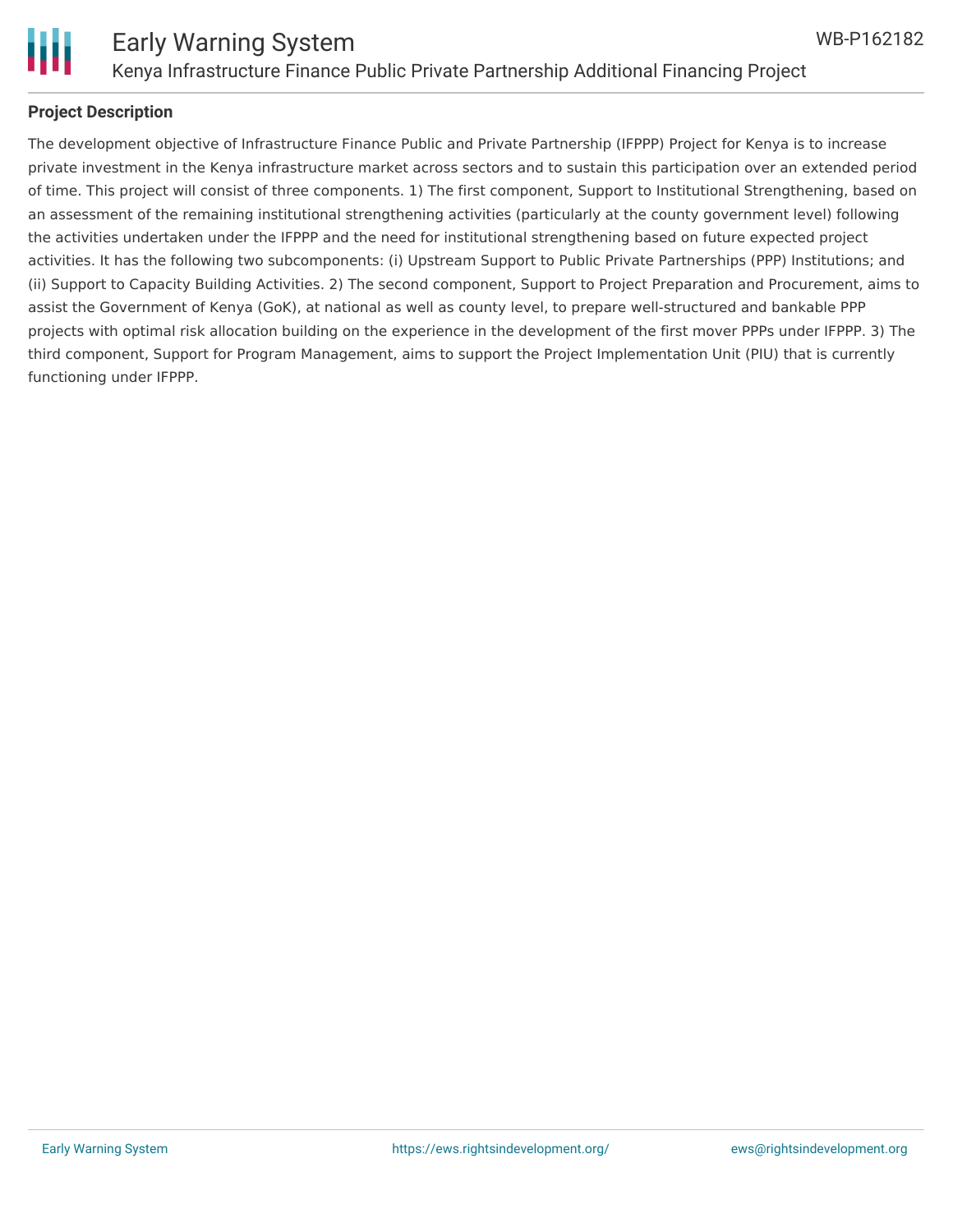

### Early Warning System Kenya Infrastructure Finance Public Private Partnership Additional Financing Project

### **Investment Description**

World Bank (WB)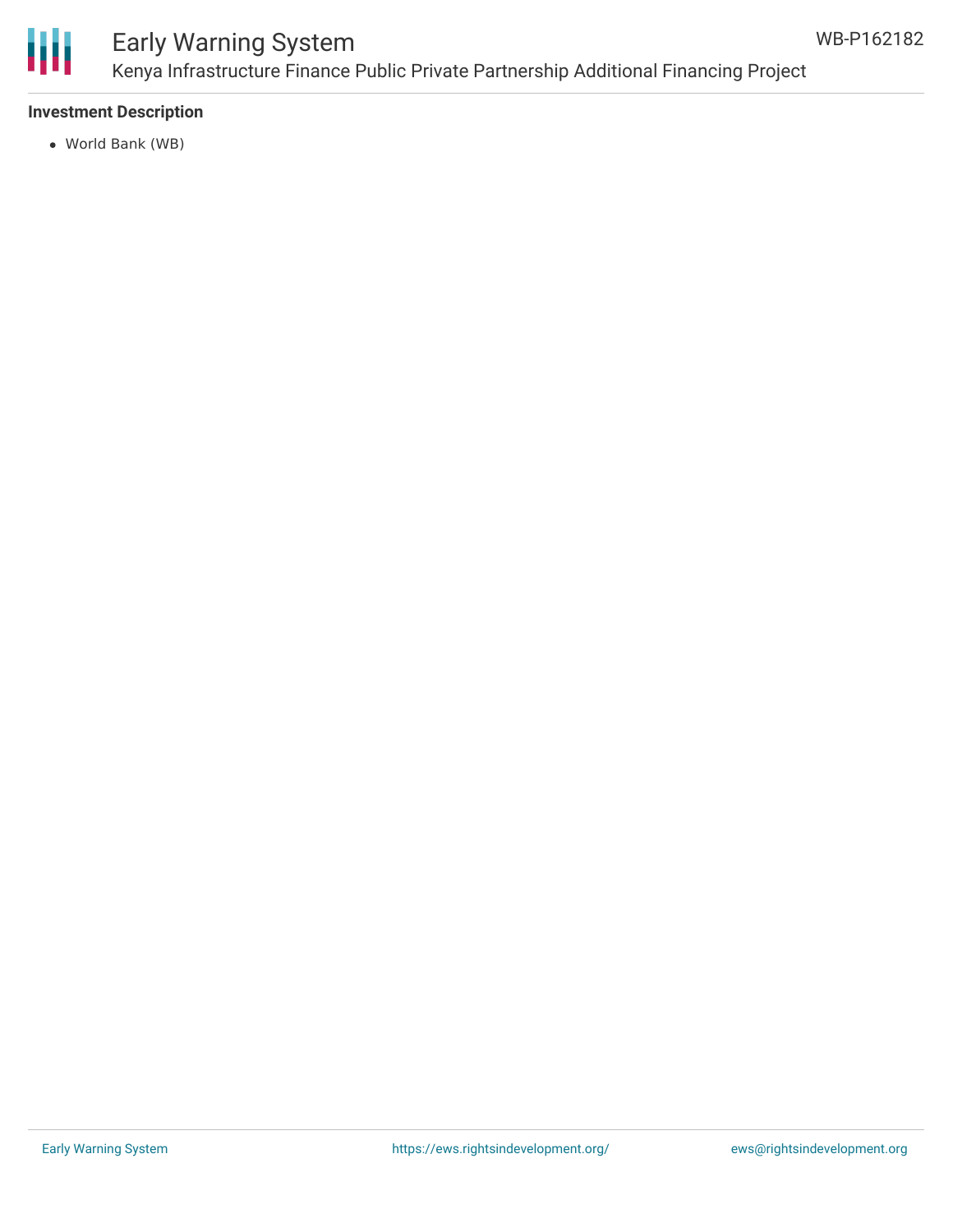

### **Contact Information**

Name:National Treasury PPP Unit Contact:Stanley Kamau Title:Director Email:skkamau@treasury.go.ke

ACCOUNTABILITY MECHANISM OF WORLD BANK

The World Bank Inspection Panel is the independent complaint mechanism and fact-finding body for people who believe they are likely to be, or have been, adversely affected by a World Bank-financed project. If you submit a complaint to the Inspection Panel, they may investigate to assess whether the World Bank is following its own policies and procedures for preventing harm to people or the environment. You can contact the Inspection Panel or submit a complaint by emailing ipanel@worldbank.org. You can learn more about the Inspection Panel and how to file a complaint at: http://ewebapps.worldbank.org/apps/ip/Pages/Home.aspx.